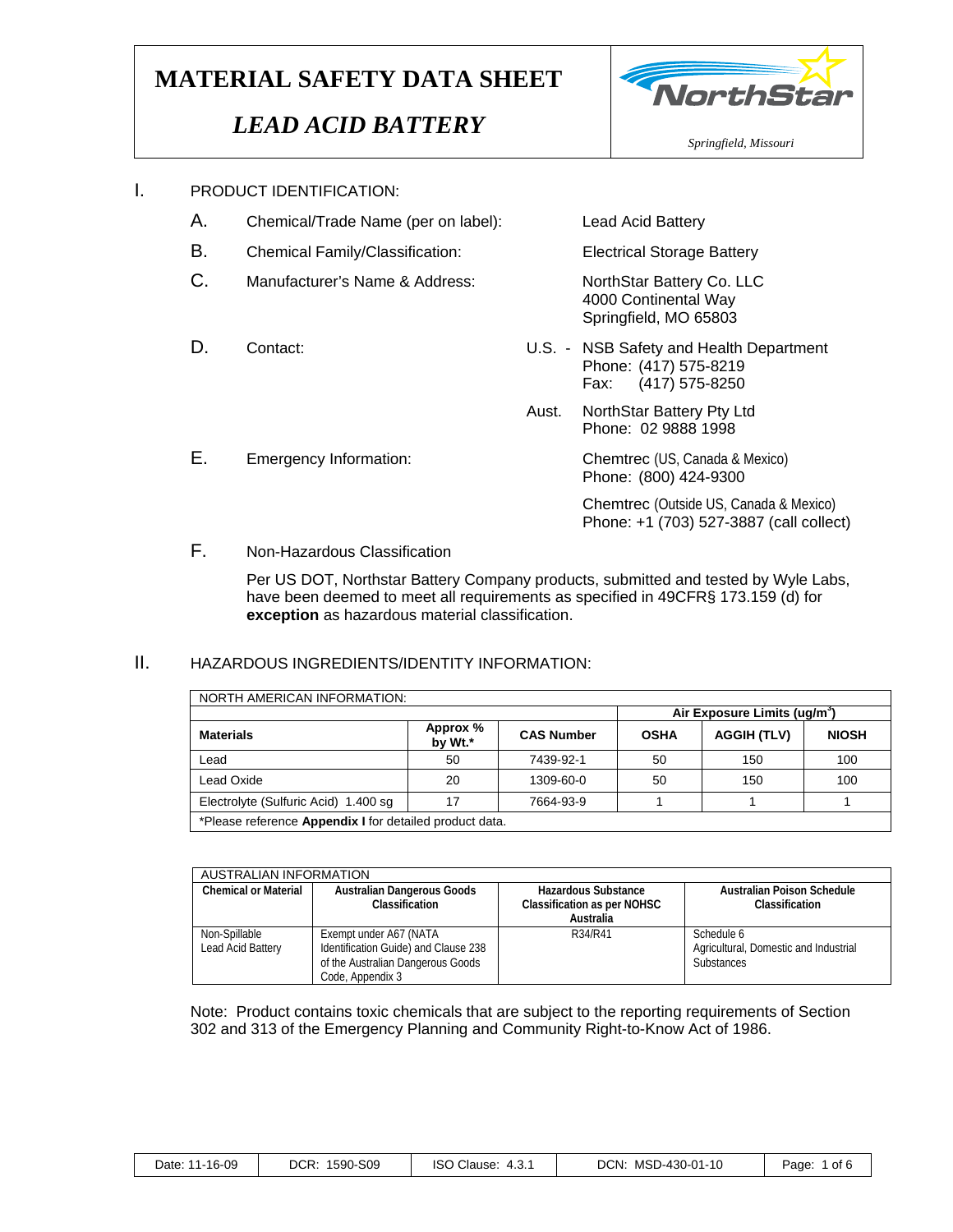# *LEAD ACID BATTERY*



#### III. PHYSICAL DATA:

Material is solid at normal temperatures.

- A. Electrolyte:
	- 1. Specific Gravity:
		- (a) Standard Product  $1.320 +/- 0.01$  kg/dm<sup>3</sup>
	- 2. Boiling Point: 110°C (230°F)
	- 3. % Volatiles By Weight: Not Applicable
	- 4. Solubility in Water: 100%
	- 5. Melting Point Lead: 327°C (621°F)
	- 6. Vapor Density Not Determined
- B. Appearance and Odor
	- 1. Electrolyte is a clear liquid with an acidic odor.

#### IV. HEALTH HAZARD INFORMATION:

Under normal operating conditions, because the battery is "non-spillable", the internal material will not be hazardous to your health. Only internally exposed material during production or case breakage or extreme heat (fire) may be hazardous to your health.

- A. Routes of Entry:
	- 1. Inhalation: Acid mist from formation process may cause respiratory irritation.
	- 2. Skin Contact: Acid may cause irritation, burns and/or ulceration.
	- 3. Skin Absorption Not a significant route of entry.
	- 4. Eye Contact: Acid may cause sever irritation, burns, cornea damage and/or blindness.
	- 5. Ingestion: Acid may cause irritation of mouth, throat, esophagus and stomach.
- B. Signs and Symptoms of Over Exposure:
	- 1. Acute Effects: Over exposure to lead may lead to loss of appetite, constipation, sleeplessness and fatigue. Over exposure to acid may lead to skin irritation, corneal damage of the eyes and upper respiratory system.
	- 2. Chronic Effects: Lead and its components may cause damage to kidneys and nervous system. Acid and its components may cause lung damage and pulmonary conditions.
	- 3. Potential to Cause Cancer: The International Agency for Research on Cancer has classified "strong inorganic acid mist containing sulfuric acid" as a Category 1 carcinogen, a substance that is carcinogenic to humans. This classification does not apply to liquid forms of sulfuric acid or sulfuric acid solutions contained within a battery. Inorganic acid mist is not generated under normal use of this product. Misuse of the product, such as overcharging, may however result in the generation of sulfuric acid mist.

| Date: 11-16-09 | DCR:<br>1590-S09 | O Clause:<br>ISO<br>-4.3. | MSD-430-01-10<br>DCN: | Page<br>2 of 6 |
|----------------|------------------|---------------------------|-----------------------|----------------|
|----------------|------------------|---------------------------|-----------------------|----------------|

(b) BLUE Product  $1.290 +/- 0.01$  kg/dm<sup>3</sup>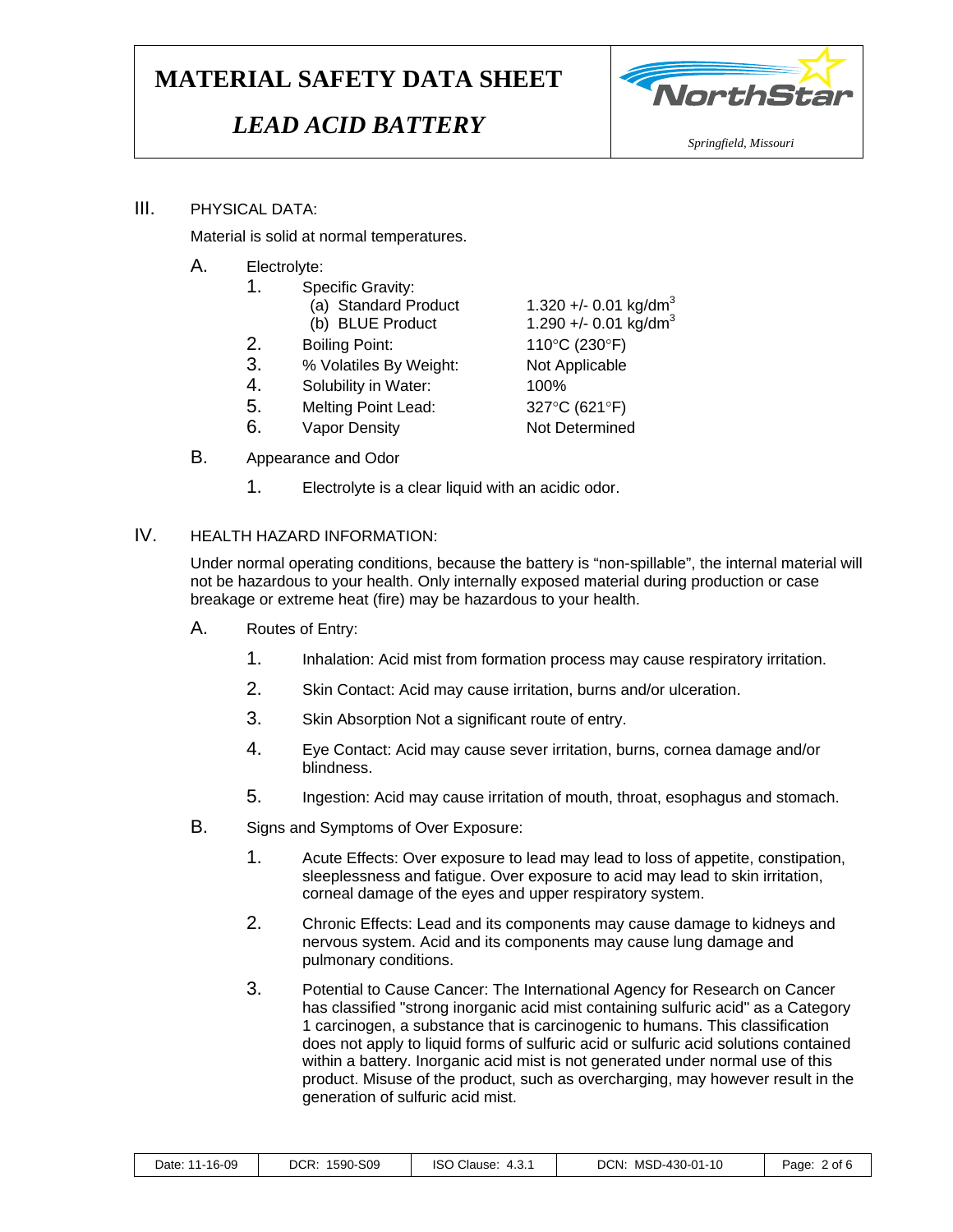## *LEAD ACID BATTERY*



- C. Emergency and First Aid Procedures:
	- 1. Inhalation: Remove from exposure, move to fresh air, and apply oxygen if breathing is difficult. Consult physician immediately.
	- 2. Skin: Wash with plenty of soap and water for at least 15 minutes. Remove any contaminated clothing. Consult physician if skin irritation appears.
	- 3. Eyes: Flush with plenty of water immediately for at least 15 minutes, lifting lower and upper eyelids occasionally. Consult a physician immediately.
	- 4. Ingestion: Do not induce vomiting. Give large quantities of water. Never give anything by mouth to an unconscious person. Consult a physician immediately.

#### D. HANDLING AND STORAGE

- 1. Safe Storage: Store in a cool, dry place in closed containers. Keep away from ignition sources and high temperatures.
	- 1. Contact NorthStar Battery Company (417-575-8200) for shelf life information.
- 2. Handling: Avoid skin or eye contact. Avoid breathing vapors. Do not use near sources of ignition
- V. CARCINOGENICITY: See section IV, Part B "Signs and Symptoms of Over Exposure" MEDICAL CONDITIONS AGGRAVATED BY EXPOSURE: See section IV, Part B "Signs and Symptoms of Over Exposure"

#### VI. FIRE AND EXPLOSION HAZARD DATA:

- A. Flash Point: Hydrogen = 259°C
- B. Auto ignition Temperature: Hydrogen = 580°C
- $C.$  Extinguishing Media: Dry chemical, foam,  $CO<sub>2</sub>$
- D. Unusual Fire and Explosion Hazards: Hydrogen and oxygen gases are produced in the cells during normal battery operation (hydrogen is flammable and oxygen supports combustion). These gases enter the air through the vent caps. To avoid the chance of a fire or explosion, keep sparks and other sources of ignition away from the battery.
- E. Firefighting PPE: Full protective clothing and

NIOSH-approved self-contained breathing apparatus with full facepiece

#### VII. REACTIVITY DATA:

- A. Stability: Stable
- B. Conditions to Avoid: Sparks and other sources of ignition.
- C. Incompatibility: (materials to avoid)

| Date: 11-16-09 | DCR: 1590-S09 | ISO Clause: 4.3.1 | DCN: MSD-430-01-10 | Page: 3 of 6 |
|----------------|---------------|-------------------|--------------------|--------------|
|----------------|---------------|-------------------|--------------------|--------------|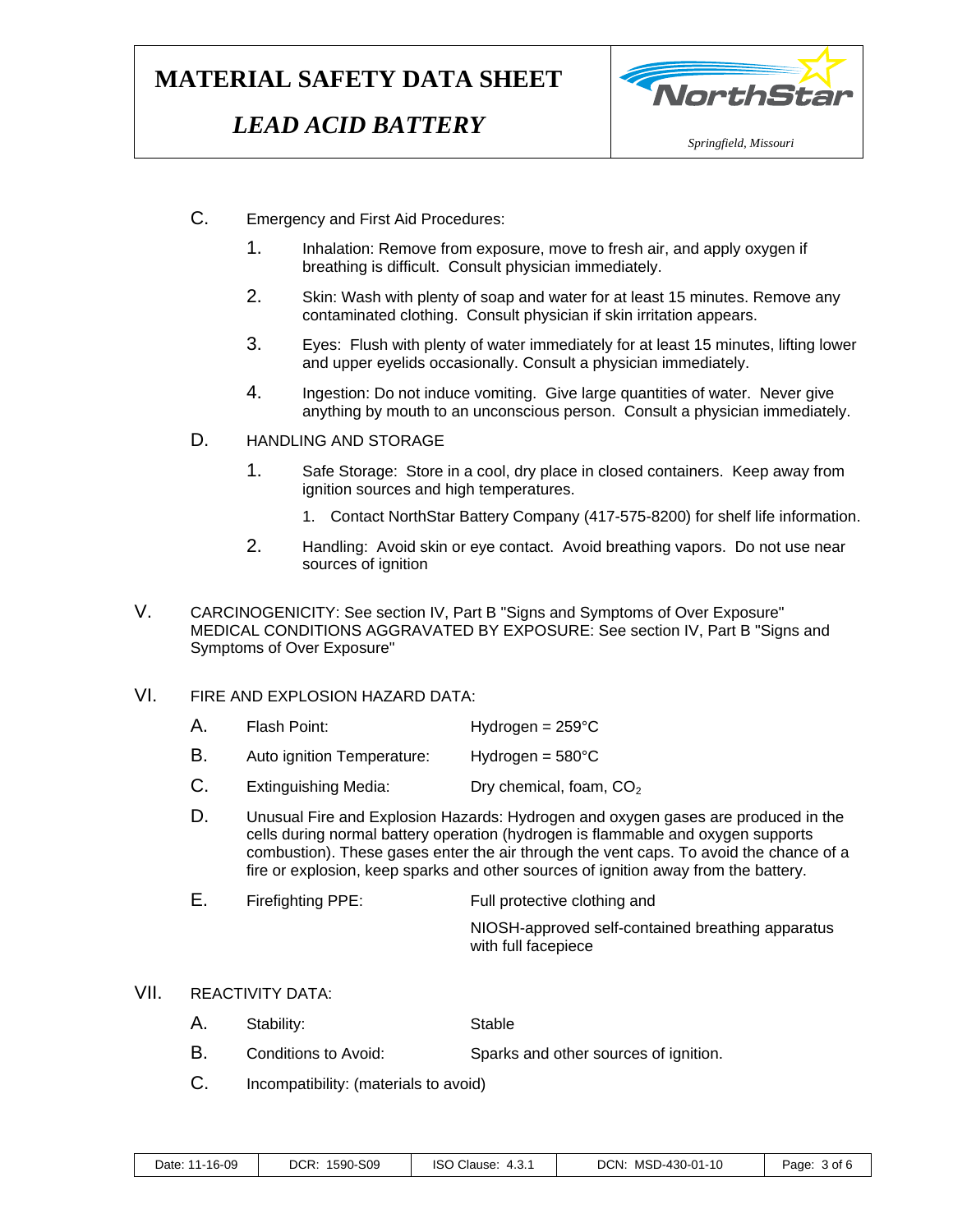# *LEAD ACID BATTERY*



- 1. Lead/lead compounds: Potassium, carbides, sulfides, peroxides, phosphorus, sulfur.
- 2. Battery electrolyte (acid): Combustible materials, strong reducing agents, most metals, carbides, organic materials, chlorates, nitrates, picrates, and fulminates.
- D. Hazardous Decomposition Products:
	- 1. Lead/lead compounds: Oxides of lead and sulfur.
	- 2. Battery electrolyte (acid): Hydrogen, sulfur dioxide, and sulfur trioxide.
- E. Conditions to Avoid:

High temperature. Battery electrolyte (acid) will react with water to produce heat. Can react with oxidizing or reducing agents.

#### VIII. CONTROL MEASURES:

A. Engineering Controls:

Store lead/acid batteries with adequate ventilation. Room ventilation is required for batteries utilized for standby power generation. Never recharge batteries in an unventilated, enclosed space.

B. Work Practices:

Do not remove vent covers. Follow shipping and handling instructions which are applicable to the battery type. To avoid damage to terminals and seals, do not doublestack industrial batteries.

- C. Personal Protective Equipment:
	- 1. Respiratory Protection: None required under normal handling conditions. During battery formation (high-rate charge condition), acid mist can be generated which may cause respiratory irritation. Also, if acid spillage occurs in a confined space, exposure may occur. If irritation occurs, wear a respirator suitable for protection against acid mist.
	- 2. Eyes and Face: Chemical splash goggles are preferred. Also acceptable are "visor-gogs" or a chemical face shield worn over safety glasses.
	- 3. Hands, Arms, Body: Vinyl coated, VC, gauntlet type gloves with rough finish are preferred.
	- 4. Other Special Clothing and Equipment: Safety shoes are recommended when handling batteries. All footwear must meet requirements of ANSI Z41.1 -Rev. 1972.

#### IX. ACCIDENTAL RELEASE MEASURES:

- A. Not applicable under normal conditions.
- B. In case of damage resulting in breakage of the battery container, see VIII, Sec. C Personal Protective Equipment.

| Date: 11-16-09 | DCR: 1590-S09 | ISO Clause: 4.3.1 | DCN: MSD-430-01-10 | Page: 4 of 6 |
|----------------|---------------|-------------------|--------------------|--------------|
|----------------|---------------|-------------------|--------------------|--------------|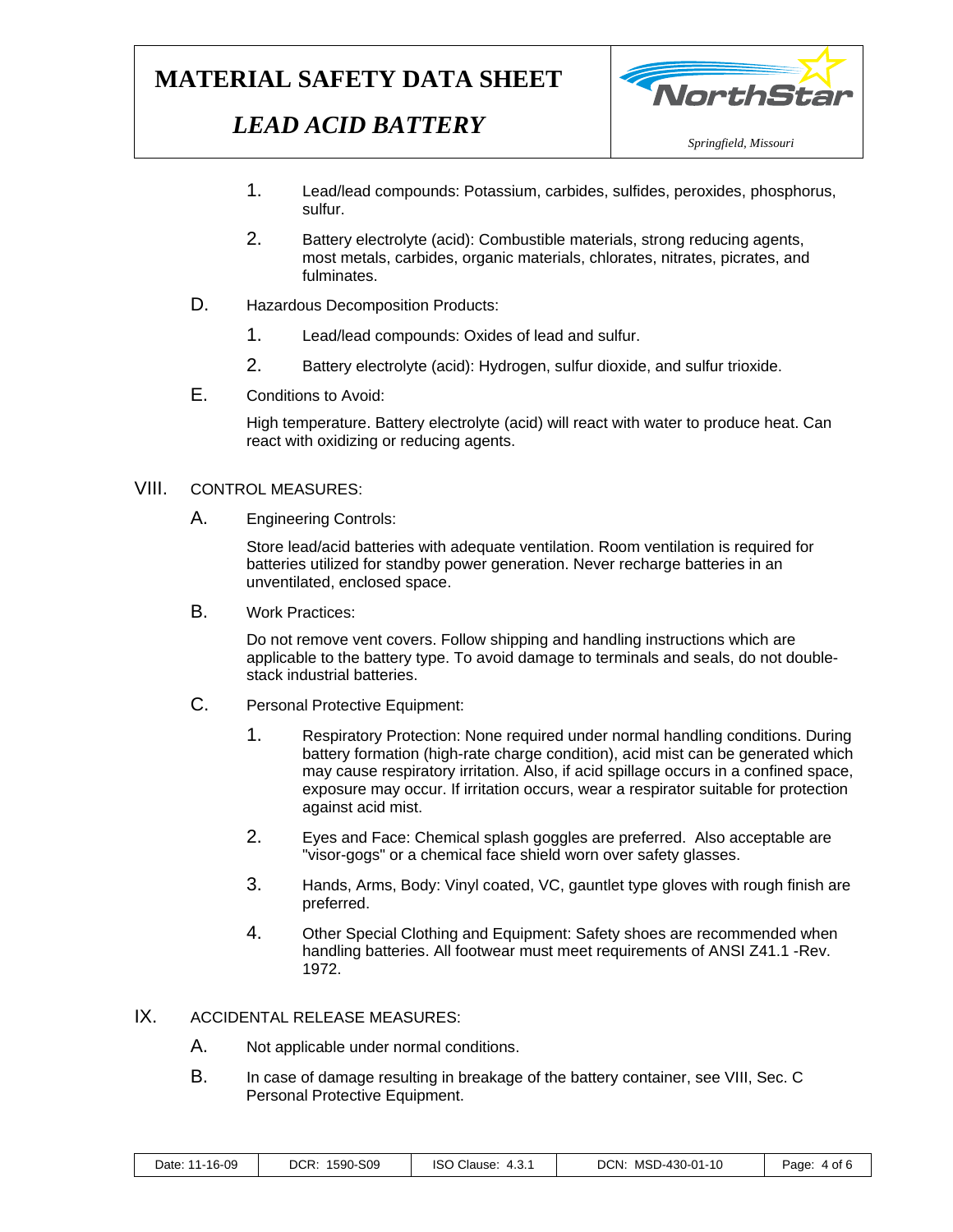## *LEAD ACID BATTERY*



#### X. PRECAUTIONS FOR SAFE HANDLING AND USE:

- A. Hygiene Practices: Following contact with internal battery components, wash hands thoroughly before eating, drinking, or smoking.
- B. Respiratory Protection: Wear safety glasses. Do not permit flames or sparks in the vicinity of battery(s). If battery electrolyte (acid) comes in contact with clothing, discard clothing.
- C. Protective Measures:
	- 1. Remove combustible materials and all sources of ignition. Cover spills with soda ash (sodium carbonate) or quicklime (calcium oxide). Mix well. Make certain mixture is neutral, then collect residue and place in a drum or other suitable container. Dispose of as hazardous waste.
	- 2. Wear acid-resistant boots, chemical face shield, chemical splash goggles, and acid-resistant gloves. Do not release unneutralized acid.
- D. Waste Disposal Method (\*):
	- 1. Battery electrolyte (acid): Neutralize as above for a spill, collect residue, and place in a drum or suitable container. Dispose of as hazardous waste.
	- 2. Do not flush lead contaminated acid to sewer.
	- 3. In case of accidental spill, utilize personal protective equipment, i.e., face shield, rubber apron, rubber safety shoes.
	- 4. Batteries: Send to lead smelter for reclamation following applicable Federal, State and local regulations. Product can be recycled along with automotive (SLI) lead acid batteries.
	- 5. Battery may be returned, shipping pre-paid, to the manufacturer or any distributor for recycling. See 1.C for manufacturer's address or visit our web site @ www.northstarbattery.com.

\*In accordance to Local, State and Federal regulations and laws.

E. Other Handling and Storage Precautions: None Required.

#### XI. ECOLOGICAL INFORMATION:

Lead and its compounds can pose a threat if released to the environment. See Waste Disposal Method in Section X, Part D.

| Date: 11-16-09 | DCR: 1590-S09 | ISO Clause: 4.3.1 | DCN: MSD-430-01-10 | Page: 5 of 6 |
|----------------|---------------|-------------------|--------------------|--------------|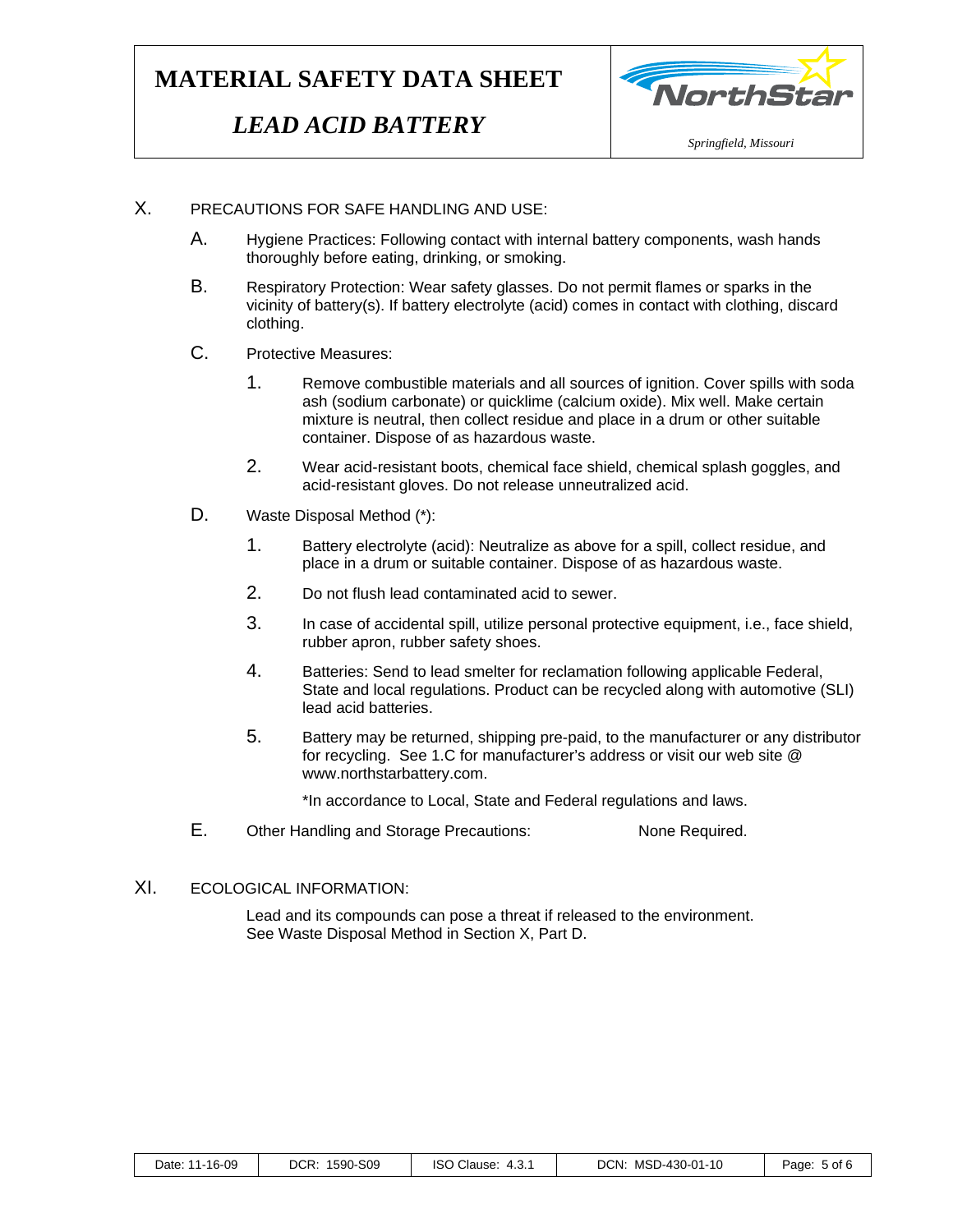# *LEAD ACID BATTERY*



#### XII. NFPA HAZARD RATING: SULFURIC ACID:

| Flammability (Red)  |  |
|---------------------|--|
| Health (Blue)       |  |
| Reactivity (Yellow) |  |

### XIII. DEPARTMENT OF TRANSPORTATION AND INTERNATIONAL SHIPPING REGULATIONS:

| <b>Proper Shipping</b><br>Name | UN2800 - Battery, wet, non-spillable (electric storage)                                                                                                                                                                                              |
|--------------------------------|------------------------------------------------------------------------------------------------------------------------------------------------------------------------------------------------------------------------------------------------------|
| <b>IATA</b>                    | Batteries must be packed to protect against short circuits and firmly secured to skids or pallets.<br>Packaging instruction 806 Not restricted per special provision A67.                                                                            |
| US DOT                         | Northstar Battery Company products, submitted and tested by Wyle Labs, have been deemed to<br>meet all requirements as specified in 49CFR§ 173.159 (d) for exception as hazardous material<br>classification.                                        |
| IMDG                           | Northstar Battery Company products, submitted and tested by Wyle Labs, have been deemed to<br>meet all requirements as specified in special provision 238 for determination of "Non-Spillable" and<br>are not subject to the provision of this Code. |

### XIV. SPECIAL REQUIREMENTS:

**TLV** 

- Sulfuric Acid Occupation Exposure Limit AUSTRALIA TWA 1mg/m3,JAN1993
- Lead Occupation Exposure Limit AUSTRALIA TWA 0.15 mg/m3, 2002

| DCN: MSD-430-01-10<br>DCR:<br>1590-S09<br><b>ISO Clause:</b><br>Date: 11-16-09<br>4.3.1<br>Paɑe:<br>6 of 6 |
|------------------------------------------------------------------------------------------------------------|
|------------------------------------------------------------------------------------------------------------|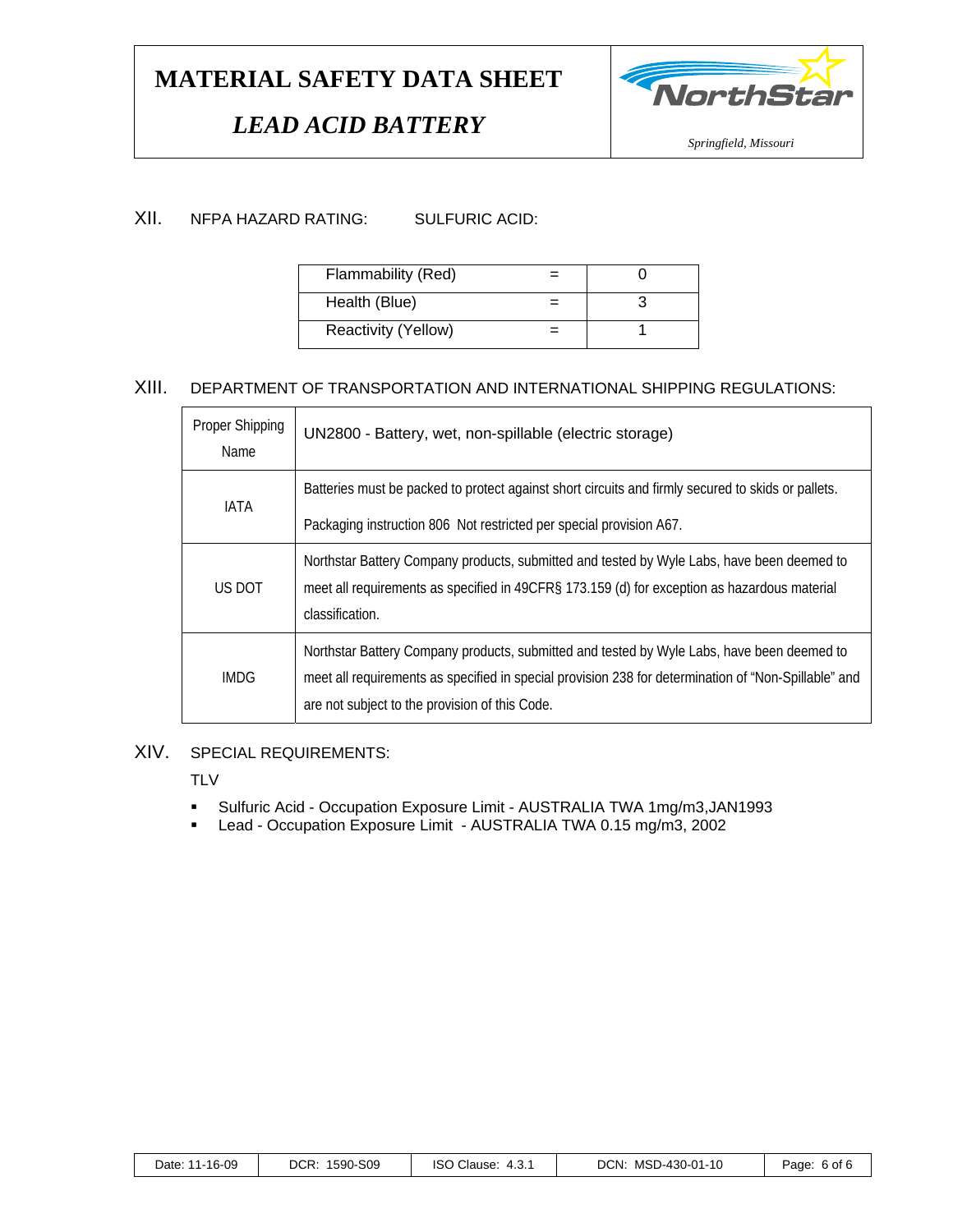APPENDIX I (1/4)



### **NorthStar Battery Lead and Acid Weights per 12-Volt Module**

|                     |               | <b>Battery Type</b>                     | S<br>NSB1 | <b>NSB40</b> | <b>NSB70</b>   | <b>NSB75</b> | <b>NSB90</b>   | <b>NSB125</b> | <b>NSB40FT</b> | <b>NSB60FT</b> | <b>NSB90FT</b> | NSB100FT | <b>NSB100BT<br/>NSB100 BLUE</b> | <b>NSB110FT</b> | NSB130FT | NSB155FT | NSB170FT | <b>NSB170BT</b><br>NSB170 BLUE |
|---------------------|---------------|-----------------------------------------|-----------|--------------|----------------|--------------|----------------|---------------|----------------|----------------|----------------|----------|---------------------------------|-----------------|----------|----------|----------|--------------------------------|
|                     | Weight        | /kg                                     | 0.8       | 27           | 4.5            | 4.5          | 6.2            | 8.5           | 24             | 38             | 5.3            | 61       | 6.1                             | 6.8             | 81       | 9.9      | 10.5     | 10.5                           |
| <b>Electrolyte</b>  |               | $I_{\text{abs}}$                        | 1.8       | 5.9          | 9.9            | 9.9          | 13.8           | 186           | 53             | 83             | 11.6           | 134      | 13.4                            | 14.9            | 17.8     | 21.8     | 23.2     | 23.2                           |
|                     | <b>Volume</b> | <b><i><u>Nitres</u></i></b>             | 0.6       | 20           | 3.4            | 3.4          | 4.7            | 6.3           | 1.8            | 28             | 3.9            | 45       | 4.5                             | 5.0             | 6.0      | 7.4      | 7.8      | 7.8                            |
|                     |               | /gallons                                | 0.2       | 0.5          | 0.9            | 0.9          | 1.2            | 1.7           | 0.5            | 0.7            | 1.0            | 12       | 1.2                             | 1.3             | 1.6      | 20       | 208      | 208                            |
|                     | Weight        | /kg                                     | 0.4       | 1.2          | 20             | 20           | 28             | 3.8           | 1.1            | 1.7            | 24             | 28       | 28                              | 3.0             | 36       | 44       | 48       | 4.8                            |
| <b>Acid</b>         |               | <b>Abs</b>                              | 0.8       | 26           | 4.3            | 44           | 6.2            | 84            | 24             | 37             | 5.2            | 61       | 6.1                             | 6.7             | 80       | 97       | 10.5     | 10.5                           |
|                     | <b>Volume</b> | <b><i><u>Nitres</u></i></b>             | 0.2       | 0.6          | 1.1            | 1.1          | 1.5            | 21            | 0.6            | 0.9            | 1.3            | 1.5      | 1.5                             | 1.7             | 20       | 24       | 26       | 26                             |
|                     |               | /gallons                                | 0.1       | 0.2          | 0 <sub>3</sub> | 0.3          | 0.4            | 0.6           | 0.2            | 0.2            | 0.3            | 0.4      | 0.4                             | 0.4             | 0.5      | 0.6      | 0.7      | 0.7                            |
|                     |               | % Acid Weight to<br><b>Total Waight</b> | 7%        | 7%           | 7%             | 7%           | 8%             | 8%            | 8%             | 8%             | 8%             | 8%       | 8%                              | 8%              | 8%       | 8%       | 8%       | 8%                             |
| Lead                | Weight        | $\log$                                  | 23        | 8.9          | 14.9           | 146          | 19.7           | 220           | 7.2            | 9.8            | 136            | 156      | 15.6                            | 18.4            | 20.5     | 23.2     | 26.6     | 26.6                           |
|                     |               | $I_{\text{abs}}$                        | 64        | 19.7         | 329            | 322          | 43.5           | 484           | 15.8           | 21.7           | 30.0           | 345      | 34.5                            | 40.6            | 45.1     | 51.1     | 58.7     | 587                            |
| Lead Oxide          | Weight        | $\log$                                  | 1.7       | 3.2          | 47             | 5.3          | 7.5            | 10.4          | 3.0            | 4.7            | 6.3            | 80       | 8.0                             | 8.4             | 10.1     | 11.4     | 13.6     | 136                            |
|                     |               | $I_{\text{abs}}$                        | 23        | 7.0          | 10.4           | $11.7$       | 16.5           | 23.0          | 6.5            | 103            | 13.9           | 17.7     | 17.7                            | 18.6            | 222      | 25.2     | 29.9     | 29.9                           |
| Cells               |               | #df Cells                               | 6         | 6            | $6\phantom{1}$ | 6            | $6\phantom{1}$ | 6             | 6              | 6              | 6              | 6        | $6\phantom{1}$                  | 6               | 6        | 6        | 6        | 6                              |
| <b>Total Weight</b> | <b>Weight</b> | /kg                                     | 5.7       | 16.3         | 26.8           | 26.7         | 35.4           | 44.3          | 14.1           | 21.6           | 30.5           | 335      | 33.5                            | 38.7            | 434      | 51.9     | 58.2     | 58.2                           |
|                     |               | $I_{\text{abs}}$                        | 11.7      | 36.0         | 59.0           | 59.0         | 78.0           | 98.0          | 31.0           | 480            | 67.0           | 740      | 74.0                            | 85.0            | 96.0     | 114.0    | 128.0    | 128.0                          |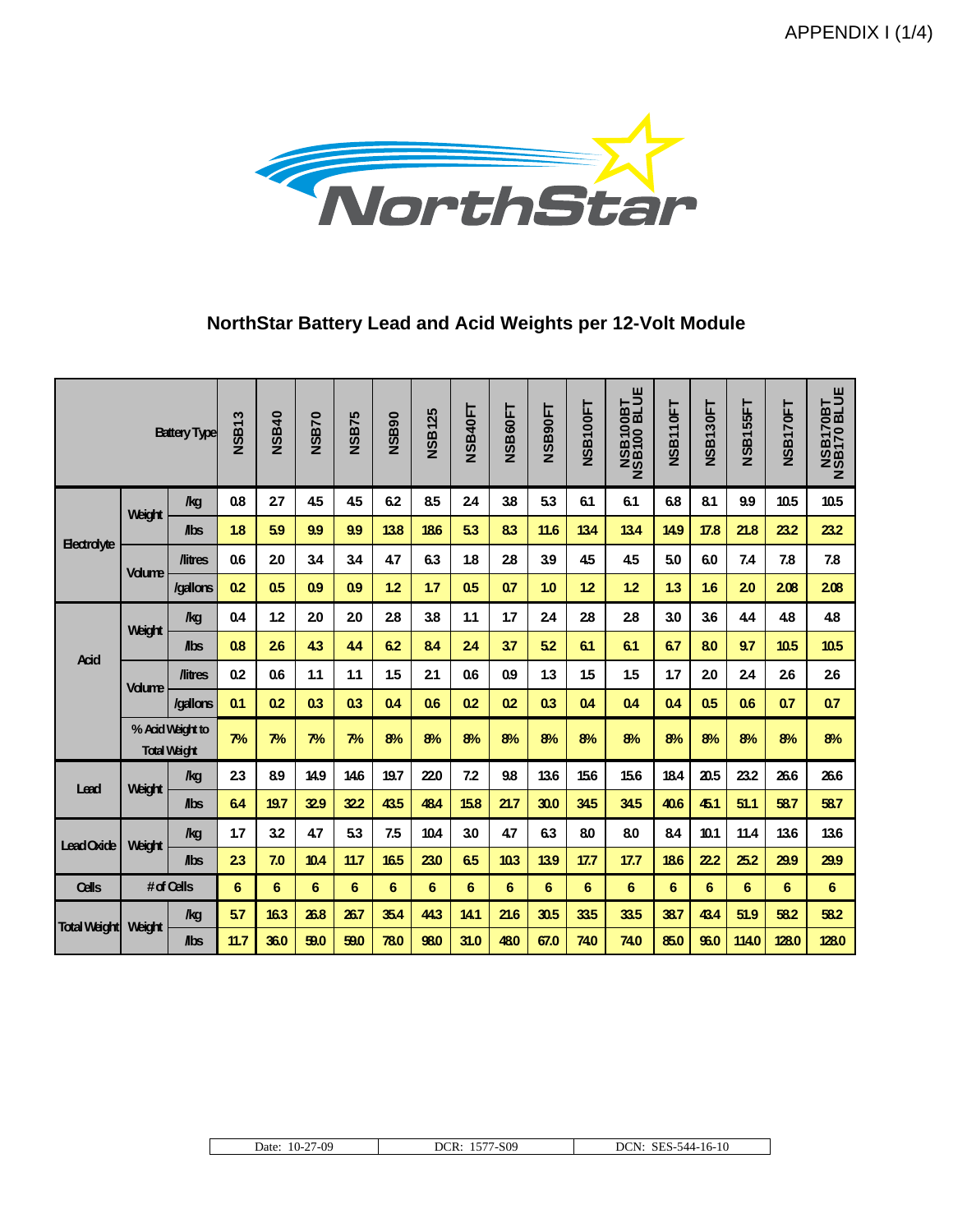APPENDIX I (2/4)



### **NorthStar UPS Battery Lead and Acid Weights per 12-Volt Module**

| <b>Battery Type</b> |                                         | <b>NSB 12-180</b>           | <b>NSB 12-330</b> | <b>NSB 12-270</b> | <b>NSB 12-370</b> | <b>NSB 12-475</b> | NSB 12-150FT   | NSB 12-330FT   | 12-380FT<br><b>ASB</b> | NSB 12-450FT    | NSB 12-600FT    |                |
|---------------------|-----------------------------------------|-----------------------------|-------------------|-------------------|-------------------|-------------------|----------------|----------------|------------------------|-----------------|-----------------|----------------|
|                     |                                         | /kg                         | 27                | 4.5               | 4.5               | 6.2               | 8.5            | 24             | 53                     | 6.1             | 6.8             | 10.5           |
|                     | Weight                                  | <b>Abs</b>                  | 5.9               | 9.9               | 9.9               | 138               | 186            | 53             | 11.6                   | 134             | 14.9            | 23.2           |
| <b>Electrolyte</b>  |                                         | <b><i><u>Nitres</u></i></b> | 20                | 3.4               | 3.4               | 4.7               | 6.3            | 1.8            | 3.9                    | 45              | 5.0             | 7.8            |
|                     | <b>Vdume</b>                            | /gallons                    | 0.5               | 0.9               | 0.9               | 1.2               | 1.7            | 0.5            | 1.0                    | 12              | 1.3             | 208            |
|                     |                                         | <b>kg</b>                   | 1.2               | 20                | 20                | 28                | 3.8            | 1.1            | 24                     | 28              | 3.0             | 48             |
| Acid                | Weight                                  | <b>Abs</b>                  | 26                | 4.3               | 4.4               | 6.2               | 84             | 24             | 5.2                    | 61              | 6.7             | 10.5           |
|                     | <b>Vdume</b>                            | <b>/litres</b>              | 0.6               | 1.1               | 1.1               | 1.5               | 21             | 0.6            | 1.3                    | 15              | 1.7             | 26             |
|                     |                                         | /gallons                    | 0.2               | 0.3               | 0.3               | 0.4               | 0.6            | 0.2            | 0 <sub>3</sub>         | 0.4             | 0.4             | 07             |
|                     | % Acid Weight to<br><b>Total Weight</b> |                             | 7%                | 7%                | 7%                | 8%                | 8%             | 8%             | 8%                     | 8%              | 8%              | 8%             |
| Lead                | Weight                                  | /kg                         | 89                | 14.9              | 14.6              | 19.7              | 22.0           | 7.2            | 13.6                   | 156             | 18.4            | 26.6           |
|                     |                                         | <b>Abs</b>                  | 19.7              | 32.9              | 32.2              | 435               | 48.4           | 158            | 30.0                   | 345             | 40.6            | 58.7           |
| <b>Lead Oxide</b>   | Weight                                  | <b>kg</b>                   | 3.2               | 4.7               | 5.3               | 7.5               | 10.4           | 3.0            | 6.3                    | 80              | 8.4             | 13.6           |
|                     |                                         | <b>Abs</b>                  | 7.0               | 10.4              | 11.7              | 16.5              | 23.0           | 6.5            | 13.9                   | 17.7            | 186             | 29.9           |
| Cells               | # of Cells                              |                             | 6                 | $6\phantom{1}6$   | $6\phantom{1}6$   | 6                 | $6\phantom{1}$ | $6\phantom{1}$ | 6                      | $6\phantom{1}6$ | $6\phantom{1}6$ | $6\phantom{1}$ |
| <b>Total Weight</b> | Weight                                  | <b>kg</b>                   | 16.3              | 26.8              | 26.7              | 354               | 44.3           | 14.1           | 30.5                   | 335             | 38.7            | 53.2           |
|                     |                                         | <b>Abs</b>                  | 36.0              | 59.0              | 59.0              | 780               | 98.0           | 31.0           | 67.0                   | 740             | 85.0            | 128.0          |

| 11-16-09<br>Date:<br>. . | 1590-S09<br>DCR: | SES-544-34-01<br>DCN: |
|--------------------------|------------------|-----------------------|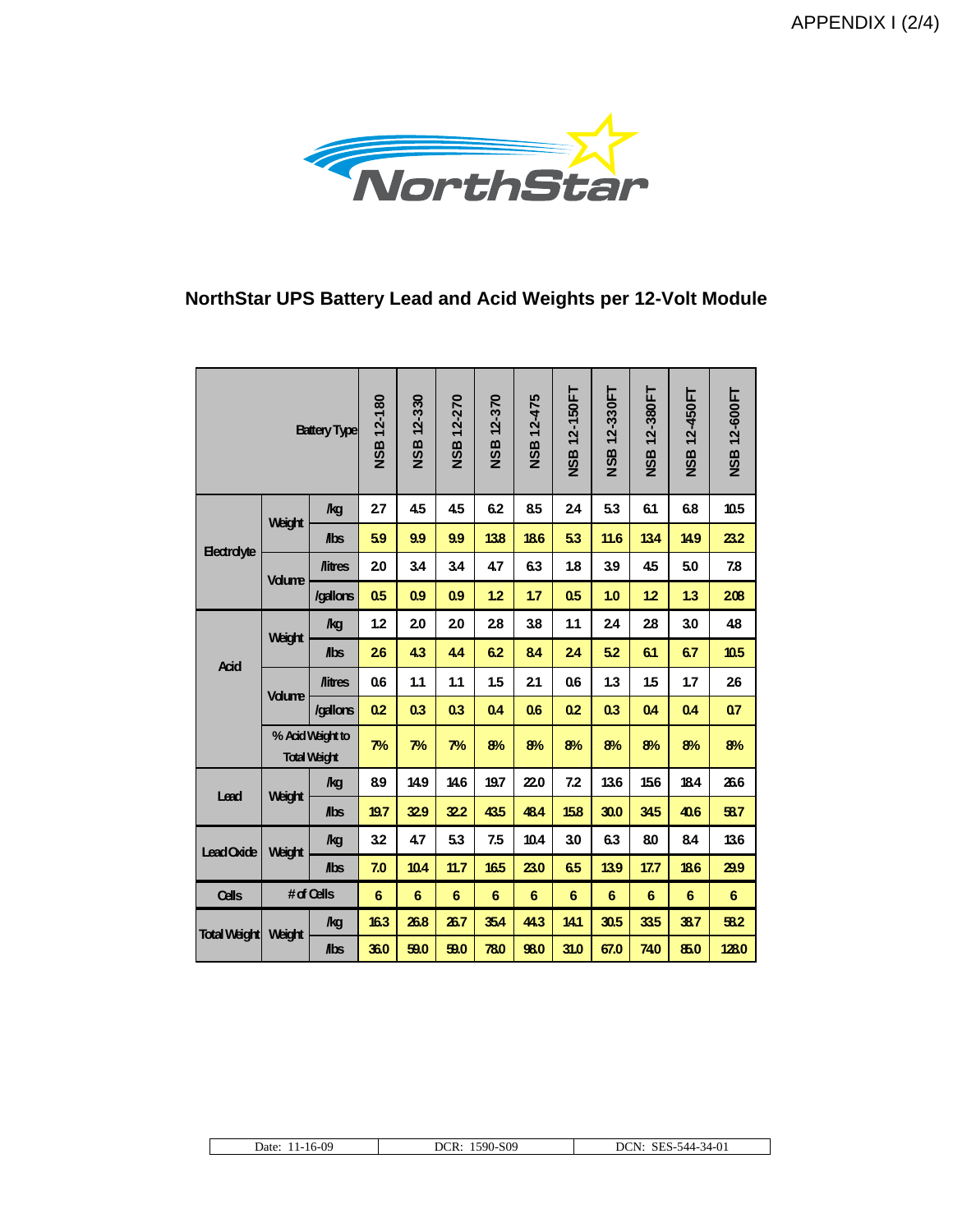APPENDIX I (3/4)



### **NorthStar Marine Battery Lead and Acid Weights per 12-Volt Module**

| <b>Battery Type</b> |                                         |                             | <b>NSBM 12-70</b> | <b>NSBM 12-100</b> | <b>NSBM 12-115</b> | <b>NSBM 12-130</b> | <b>NSBM 12-210</b> |
|---------------------|-----------------------------------------|-----------------------------|-------------------|--------------------|--------------------|--------------------|--------------------|
|                     |                                         | <b>kg</b>                   | 3.8               | 5.3                | 6.1                | 6.8                | 10.5               |
| <b>Electrolyte</b>  | Weight                                  | <b>Abs</b>                  | 83                | 11.6               | 13.4               | 14.9               | 232                |
|                     |                                         | <b><i><u>Aitres</u></i></b> | 28                | 3.9                | 4.5                | 5.0                | 7.8                |
|                     | <b>Vdume</b>                            | /gallons                    | 0.7               | 1.0                | 1.2                | 1.3                | 208                |
|                     |                                         | /kg                         | 1.7               | 24                 | 28                 | 3.0                | 48                 |
| <b>Acid</b>         | Weight                                  | <b>Abs</b>                  | 37                | 5.2                | 6.1                | 6.7                | 10.5               |
|                     | <b>Vdume</b>                            | <b><i><u>Nitres</u></i></b> | 0.9               | 1.3                | 1.5                | 1.7                | 26                 |
|                     |                                         | /gallons                    | 0.2               | 0.3                | 0.4                | 0.4                | 07                 |
|                     | % Acid Weight to<br><b>Total Weight</b> |                             | 8%                | 8%                 | 8%                 | 8%                 | 8%                 |
| Lead                | Weight                                  | <b>kg</b>                   | 9.8               | 13.6               | 15.6               | 18.4               | 266                |
|                     |                                         | <b>Abs</b>                  | 21.7              | 30.0               | 34.5               | 40.6               | 587                |
| Lead Oxide          | Weight                                  | /kg                         | 47                | 6.3                | 80                 | 84                 | 136                |
|                     |                                         | <b>Abs</b>                  | 10.3              | 13.9               | 17.7               | 18.6               | 299                |
| Cells               | $#$ of Cells                            |                             | 6                 | 6                  | 6                  | 6                  | 6                  |
| <b>Total Weight</b> | Weight                                  | /kg                         | 21.6              | 30.5               | 33.5               | 38.7               | 582                |
|                     |                                         | Abs                         | 48.0              | 67.0               | 74.0               | 85.0               | 128.0              |

|--|